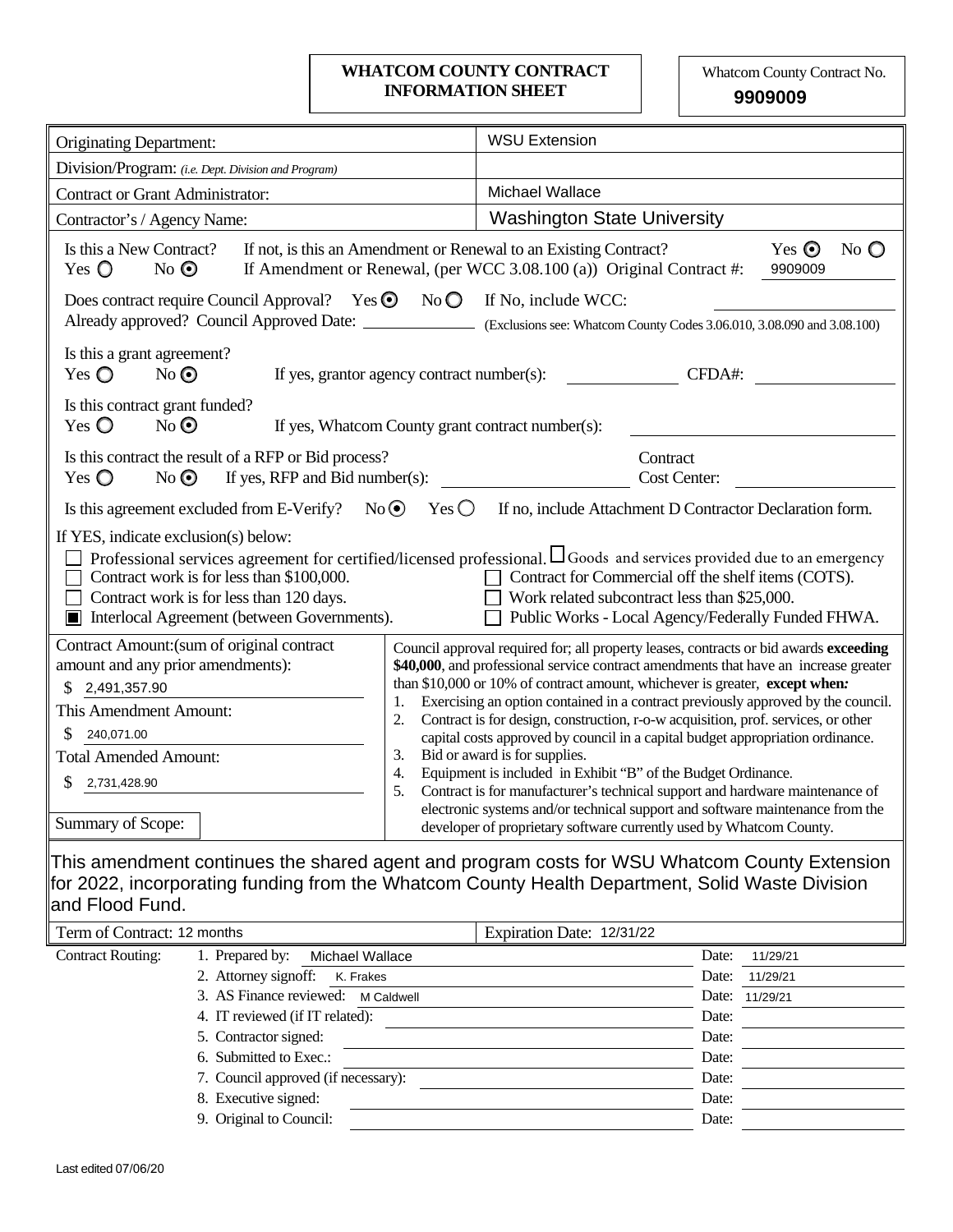\_\_ 9909009-

#### Amendment No. 24 Whatcom County Contract No. 9909009 CONTRACT BETWEEN WHATCOM COUNTY AND WASHINGTON STATE UNIVERSITY

THIS AMENDMENT is to the Contract between Whatcom County and Washington State University dated September 22, 1999 and designated "Whatcom County Contract No.9909009". In consideration of the mutual benefits to be derived, the parties agree to the following:

Appendix A to this agreement is amended as set forth in the Amended Appendix A

Unless specifically amended by this agreement, all other terms and conditions of the original contract shall remain in full force and effect.

This Amendment takes effect: January 1, 2022, regardless of the date of signature.

IN WITNESS WHEREOF, Whatcom County and Washington State University have executed this Amendment on the date and year below written.

DATED this \_\_\_\_\_\_\_\_\_\_\_\_\_\_\_ day of \_\_\_\_\_\_\_\_\_\_\_\_\_\_\_\_\_\_, 2021.

) ss.

### **CONTRACTOR:**

Washington State University

\_\_\_\_\_\_\_\_\_\_\_\_\_\_\_\_\_\_\_\_\_\_\_\_\_\_\_\_\_\_\_\_\_\_\_\_\_ Daniel Nordquist, AVPRA Office of Research Support and Operations

| STATE OF WASHINGTON |  |
|---------------------|--|
|---------------------|--|

COUNTY OF WHITMAN

On this include that day of  $\frac{1}{2}$ , 2021, before me personally appeared  $\frac{1}{2}$ ,  $\frac{1}{2}$ ,  $\frac{1}{2}$ ,  $\frac{1}{2}$ ,  $\frac{1}{2}$ ,  $\frac{1}{2}$ ,  $\frac{1}{2}$  to me known to be

| the                                                           | io executed the above instrument.<br>' and<br>and<br>who |
|---------------------------------------------------------------|----------------------------------------------------------|
| who acknowledged to me the act of cigning and cooling thereof |                                                          |

who acknowledged to me the act of signing and sealing thereof.

NOTARY PUBLIC in and for the State of Washington, residing at

\_\_\_\_\_\_\_\_\_\_\_\_\_\_\_\_\_\_\_\_. My commission expires \_\_\_\_\_\_\_\_\_\_\_\_\_\_\_\_\_.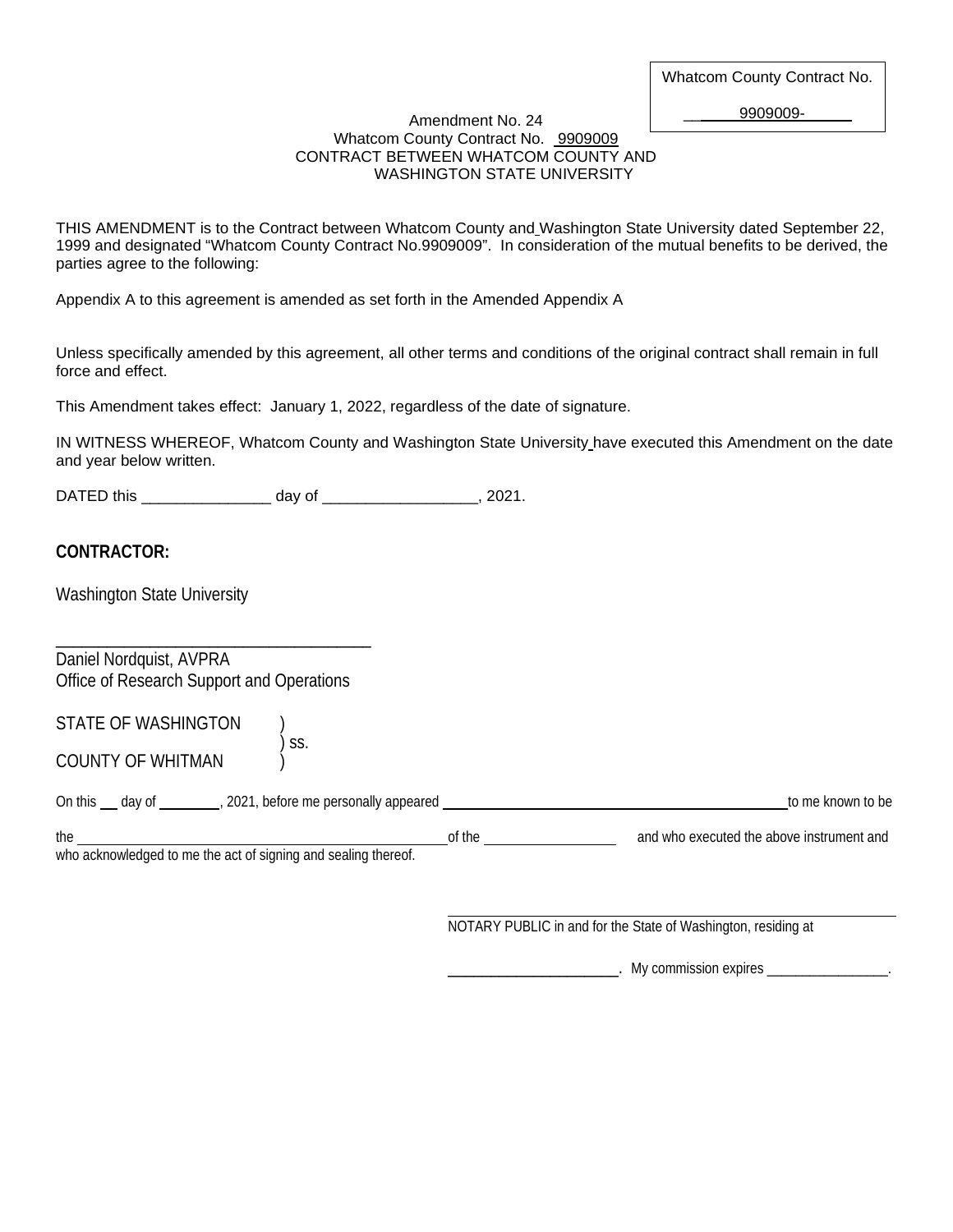# **WHATCOM COUNTY:**

# **Approved as to form:**

\_\_\_\_\_\_\_\_\_\_\_\_\_\_\_\_\_\_\_\_\_\_\_\_\_\_\_\_\_\_\_\_\_\_\_\_\_ Prosecuting Attorney Date

### **Approved:**

Accepted for Whatcom County:

By: \_\_\_\_\_\_\_\_\_\_\_\_\_\_\_\_\_\_\_\_\_\_\_\_\_\_\_\_\_\_\_\_

 Satpal Singh Sidhu, Whatcom County Executive

STATE OF WASHINGTON ) ) ss

COUNTY OF WHATCOM  $\overrightarrow{)}$ 

On this \_\_\_\_\_\_ day of \_\_\_\_\_\_\_\_\_\_\_\_\_\_\_\_\_\_\_\_, 2021, before me personally appeared Satpal Singh Sidhu, to me known to be the Executive of Whatcom County, who executed the above instrument and who acknowledged to me the act of signing and sealing thereof.

> \_\_\_\_\_\_\_\_\_\_\_\_\_\_\_\_\_\_\_\_\_\_\_\_\_\_\_\_\_\_\_\_\_\_\_\_\_\_\_\_\_\_\_\_\_ NOTARY PUBLIC in and for the State of Washington, residing at

**\_\_\_\_\_\_\_\_\_\_\_\_\_\_\_\_\_**. My commission expires \_\_\_\_\_\_\_\_\_\_\_\_\_\_\_\_\_\_\_\_\_\_\_.

# **CONTRACTOR INFORMATION:**

Daniel G. Nordquist AVPRA Office of Research Support and Operations Washington State University

Mailing Address: ORSO Washington State University Pullman, WA 99164-1060

Contact Name: Dan Nordquist Contact Phone: (509)335-9661 Contact FAX: (509)335-0890 E-mail: orso@wsu.edu